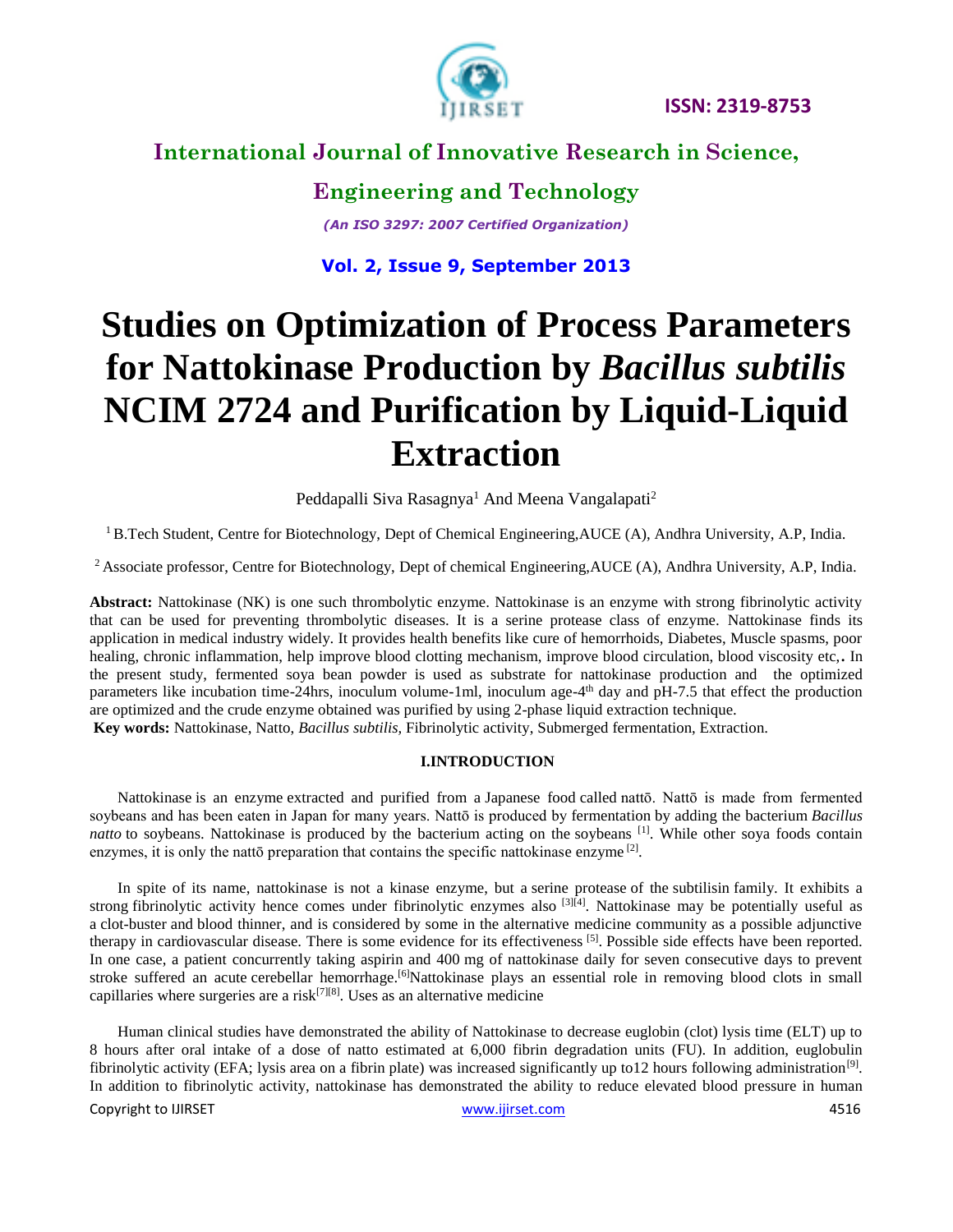

# **International Journal of Innovative Research in Science,**

# **Engineering and Technology**

*(An ISO 3297: 2007 Certified Organization)*

### **Vol. 2, Issue 9, September 2013**

volunteers with hypertension. Nattokinase has also demonstrated the ability to inhibit platelet aggregation, reduce rouleaux formation in blood cells and decrease blood viscosity, heart diseases and Alzheimer's disease.

Production of nattokinase includes strains of bacillus subtilis and soya beans as high yielding substrate. In the present work, soya bean powder has been selected as a substrate, which is commonly available. The production parameters are optimized and the enzyme is extracted by liquid-liquid extraction.

#### **II.MATERIALS AND METHODS**

*A. Organism: Bacillus subtilis* NCIM 2724

*B. Growth medium*: Nutrient agar medium: The selected species of organism were obtained from NCIM- Pune and are maintained on nutrient agar medium at  $30^0C$  for 24hrs and preserved by sub-culturing every 4 weeks [10].

*C. Substrate used:* Soya bean powder.

D. production medium: Soya bean powder-1gm, K<sub>2</sub>HPO<sub>4</sub>-2mg, MgSO<sub>4</sub>-1mg, Maltose-20mg, Yeast Extract-10mg, Glucose-2mg and make 1 litre Solution<sup>[11]</sup>.

*E. Inoculum Preparation:* 5 ml of distilled water is added to *Bacillus subtilis* NCIM 2724 containing slant and 1ml of the preparation is added 250ml of production medium.

*F. Submerged Fermentation:* 4.5 grams of production medium was taken in 250 ml Erlenmeyer conical flasks and to this 100ml of water was added. The contents were mixed thoroughly and autoclaved at  $121^\circ$ c for 15 min. After cooling the flasks to room temperature, they were inoculated with 1ml of 24 hr old culture strain under sterile conditions. Conical flasks were kept in rotatory shaking incubator at 150rpm for 24hrs under aseptic conditions.

*G. Enzyme Separation:* After incubation period, sample is collected into 2ml Eppendorf tubes and centrifuged at 3000rpm for 15minutes. The supernatant was used as enzyme source for Nattokinase assay.

*H. Enzyme Assay*: Nattokinase activity was estimated by Lowry's method. 1ml of the enzyme solution was added to 5ml of reagent C (This is prepared by adding 1ml of reagent A (2% Na<sub>2</sub>CO<sub>3</sub> in 0.1N NaOH) to 500ml of reagent B (5% CuSO<sub>4</sub> in 1% Sodium Potassium Tartarate) and then incubated for 10mins. To this mixture add 0.5ml of 1 fold Folin Ciocilteaue reagent and the absorbance was read at 560nm.

*I. Extraction of Enzyme:* Enzyme is extracted from the crude sample by using liquid-liquid separation technique.

*J. Partition coefficient:* The ratio of concentrations of a compound in a mixture of two immiscible phases at equilibrium.

#### $P = [X_E] / [X_R]$ Where  $[X_E]$ : Extract phase and  $[X_R]$ : Raffinate phase

Hence these coefficients are a measure of the difference in solubility of the compound in these two phases. In medical practice, partition coefficients are useful for example in estimating distribution of drugs within the body. Pharmacology, consumer products, environmental, metallurgy and agrochemicals are applications of partition coefficient.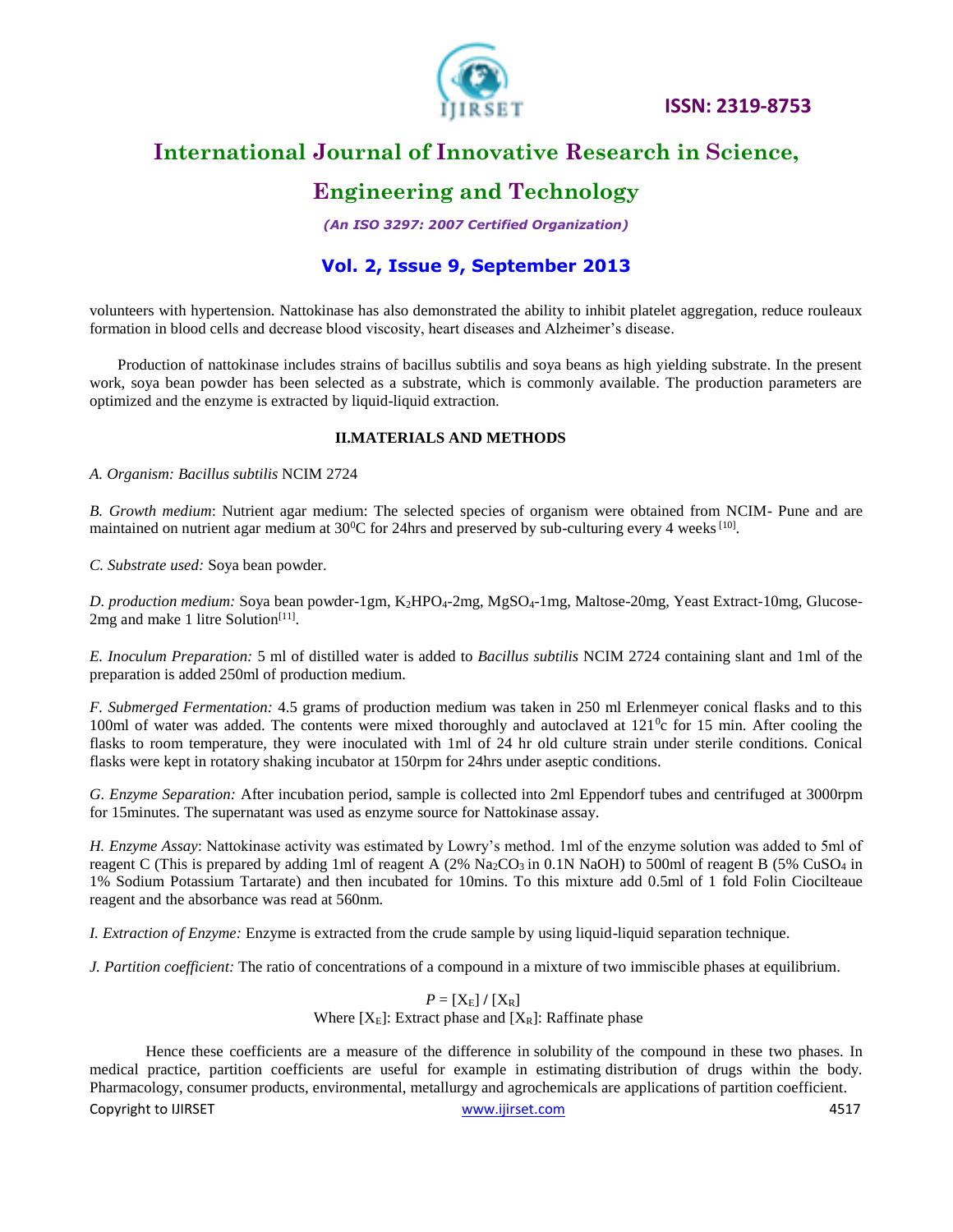

# **International Journal of Innovative Research in Science,**

### **Engineering and Technology**

*(An ISO 3297: 2007 Certified Organization)*

### **Vol. 2, Issue 9, September 2013**

#### **III.RESULTS AND DISCUSSIONS**

#### *A. Effect of Process Parameters:*

Nattokinase enzyme was produced using the soya bean powder by *Bacillus subtilis* NCIM 2724*.* The process parameters like incubation time, inoculum volume, inoculum age and pH were carried out and optimized**.**

*1) Effect of Incubation time:* To determine the effect of incubation time on nattokinase production, the inoculated flask was incubated for 12, 24, 36, 48, 60, 72 hours. After incubation period the enzyme was extracted and assayed. Results as shown in Fig: 1 indicate that there was a steep increase in the nattokinase production with the increase in time. The maximum nattokinase production was found at 24 hours. The maximum nattokinase concentration was found to be 653μg/ml at 24 hours.



Fig 1: The effect of Incubation time on Nattokinase.

*2) Effect of Inoculum Volume:* The nature of inoculum as well as its size may affect the microbial process. To evaluate the affect of inoculum level on the Nattokinase production varying cell concentration were added to different flask. Different inoculum volumes of 0.5, 1.0, 1.5 and 2.0ml are added to the 100 ml production medium and incubated for 24 hours at temperature 30<sup>0</sup>C in rotatory shaking incubator and the results obtained are shown in the Fig: 2. The maximum production was obtained at 1ml of *Bacillus subtilis* NCIM 2724 and the maximum nattokinase concentration was found to be 702μg/ml.

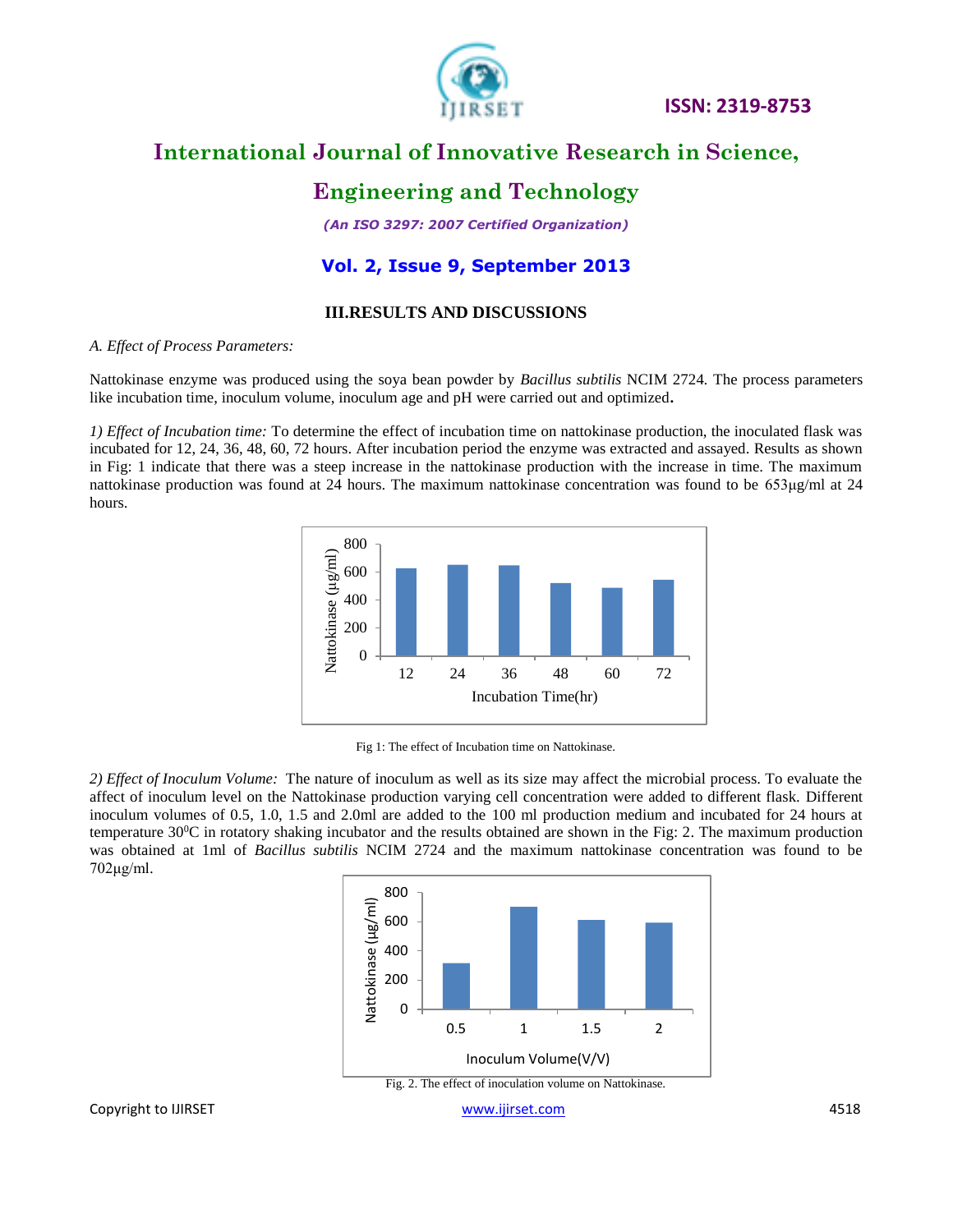

# **International Journal of Innovative Research in Science,**

### **Engineering and Technology**

*(An ISO 3297: 2007 Certified Organization)*

### **Vol. 2, Issue 9, September 2013**

*3) Effect of pH:* pH strongly influences many enzymatic process and also transport of various components across the cell membrane, which in turn supports the cell growth and product production. To determine the effect of pH, different values of pH 5, 6, 6.5, 7, 7.5, 8 and 9 were maintained and flasks were incubated for 24 hours. The results thus obtained for different values of pH are shown in Fig: 3. The highest enzyme activity was recorded at pH 7.5 and it was found to be 712μg/ml.



Fig. 3. The effect of pH on Nattokinase

*4) Effect of Inoculum Age:* Inoculum age plays an important role in the enzyme production. *Bacillus subtilis* NCIM 2724 culture was scraped into 5ml of water i.e. added to the slant and a uniform solution is prepared. Nutrient broth was prepared and taken in 5 flasks and to this 1ml of the uniform culture solution was added and each flask is incubated at 24hrs difference. This uniformly prepared culture is inoculated into production medium and incubated for 24hrs and maximum production was obtained from 4<sup>th</sup> day culture. The effect of different inoculum age is shown in Fig: 4. The highest nattokinase activity was found to be 442µg/ml.



Fig.4. The effect of inoculum age on Nattokinase

Under these optimized conditions the highest concentration of nattokinase was found to be 340 **µ**g/ml.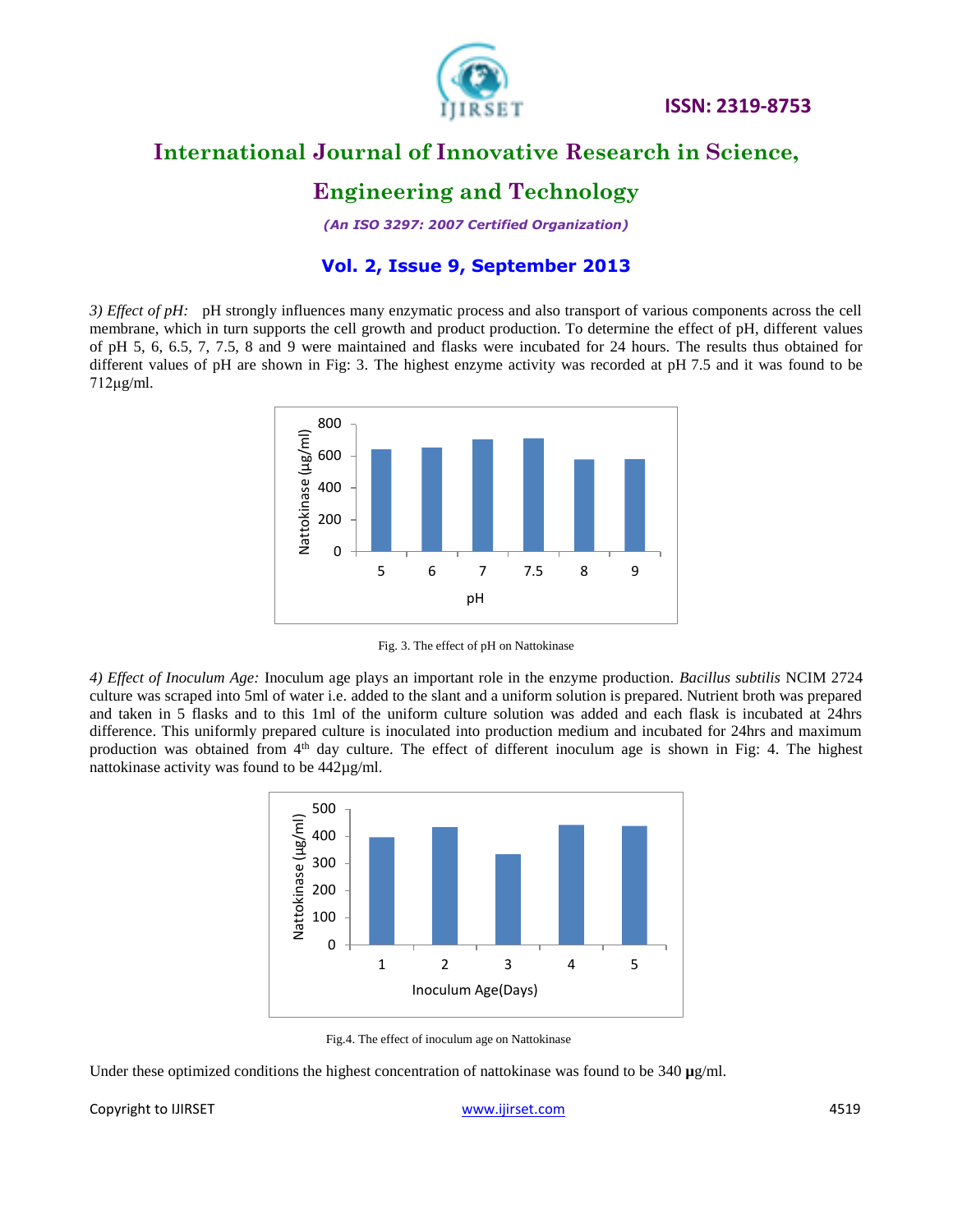

# **International Journal of Innovative Research in Science,**

### **Engineering and Technology**

*(An ISO 3297: 2007 Certified Organization)*

### **Vol. 2, Issue 9, September 2013**

*B. Liquid-Liquid Extraction:*Take 30ml of crude enzyme sample and add 30ml of pure Hexane in a separating funnel and shake it thoroughly for 30minutes and leave the mixture for 30 minutes undisturbed. After 1 hour of Extraction the two layers were separated. The concentration of Nattokinase in Extract and raffinate phase was found to be 610 and 240 **µ**g/ml respectively. The partition coefficient was calculated from Table 1 and it was found to be 2.54

| S.No | $Nattokinase(\mu g/ml)$ |                |                  |
|------|-------------------------|----------------|------------------|
|      | <b>Crude Sample</b>     | <b>Extract</b> | <b>Raffinate</b> |
|      | 340                     | 610            | 240              |

Table 1:The effect of Nattokinase concentration before and after extraction process.

#### IV.**CONCLUSIONS**

Nattokinase is a potent fibrinolytic enzyme that can be obtained from fermented soybeans. It widely finds its applications in medical industry.It provides health benefits like cure of hemorrhoids, Diabetes, Muscle spasms, poor healing, chronic inflammation, help improve blood clotting mechanism, improve blood circulation, blood viscosity etc,**.** In the present study, fermented soya bean powder is used as substrate for nattokinase and production parameters like incubation time, inoculum volume, inoculum age and pH were studied. Maximum Nattokinase was observed at the incubation time 24hrs, pH-7.5, inoculum volume-1.0ml and inoculum age-4<sup>th</sup> day culture and it was found to be 310 µg/ml. The produced Nattokinase under optimum conditions is purified by using Liquid-Liquid Extraction and the partition coefficient was found to be 2.5. Hence *Bacillus subtilis*NCIM 2724 is a potent producer of Nattokinase enzyme when soybean is used as substrate.

#### **REFERENCES**

[1] Yanagisawa, Y.; Chatake, T.; Chiba-Kamoshida, K.; Naito, S.; Ohsugi, T.; Sumi, H.; Yasuda, I.; Morimoto, Y. ["Purification, crystallization and](http://www.ncbi.nlm.nih.gov/pmc/articles/PMC2998380)  [preliminary X-ray diffraction experiment of nattokinase fromBacillus subtilis natto".](http://www.ncbi.nlm.nih.gov/pmc/articles/PMC2998380) *Acta Crystallographica Section F Structural Biology and Crystallization Communications* **66** (12): 1670–1673, 2010.

[2] Yoshinori M, Ada HKW, Jiang B. "Fibrinolytic enzymes in traditional fermented food". Food Res. In. 38:243-250, 2005.

[3] Fujita, M.; Nomura, K.; Hong, K.; Ito, Y.; Asada, A.; Nishimuro, S. "Purification and Characterization of a Strong Fibrinolytic Enzyme (Nattokinase) in the Vegetable Cheese Natto, a Popular Soybean Fermented Food in Japan". *Biochemical and Biophysical Research Communications* **197** (3): 1340– 1347, 1993.

[4] Sumi, H.; Hamada, H.; Tsushima, H.; Mihara, H.; Muraki, H. "A novel fibrinolytic enzyme (nattokinase) in the vegetable cheese Natto; a typical and popular soybean food in the Japanese diet".*Experientia* **43** (10): 1110–1111, 1987.

[5] Prevent Heart Attack and Stroke with Potent Enzyme that Dissolves Deadly Blood Clots in Hours. Health Sciences Institute, March 2002.

[6] Chang YY, Liu JS, Lai SL, Wu HS, Lan MY "Cerebellar hemorrhage provoked by combined use of nattokinase and aspirin in a patient with cerebral microbleeds". *Intern. Med.* **47** (5): 467–9, 2008.

[7]Sumi H, Hamada H, Tsushima H, Mihara H, Muraki H. "A novel fibrinolytic enzyme (nattokinase) in the vegetable cheese Natto; a typical and popular soybean food in the Japanese diet". Experientia, **43**(10):1110-1, 1987.

[8] Sumi H. Healthy Microbe "Bacillus natto". Japan Bio Science Laboratory Co. Ltd.

[9]Sumi H, Hamada H, Nakanishi K, Hiratani H. "Enhancement of the fibrinolytic activity in plasma by oral administration of nattokinase". Acta Haematol 84(3):139-43, 1990.

[10] D.U.Priyanka ,Ch.Kanaka raju,A.Sumanjali,k.Dwaraka and V.Meena *"*Critical studies on kinetic parameters for the production of protease from SSF by *Bacillus subtilis* NCIM 2724" Sadguru publications, Int.J.Chem.Sci:8(2),935-942, 2010.

[11] R. Dubey\*, J. Kumar, D. Agrawala, T. Char and P. Pusp "Isolation, production, purification, assay and characterization of fibrinolytic enzymes (Nattokinase,Streptokinase and Urokinase) from bacterial sources" African Journal of Biotechnology Vol. 10(8), pp. 1408-1420, 2011.